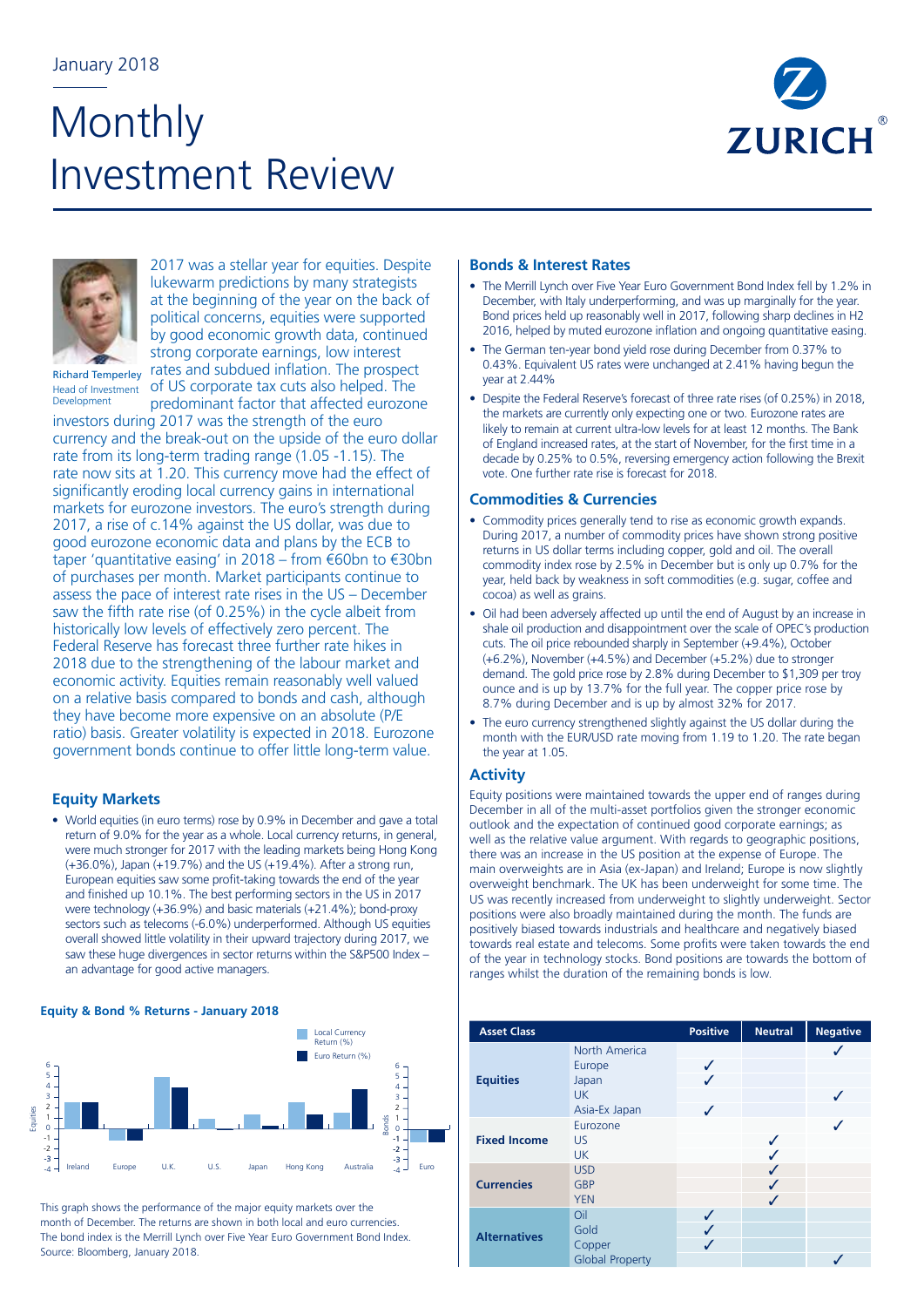#### Zurich Life Annualised Performance to 1 January 2018

|                                                 | <b>Year to</b> |          |         | <b>Annualised</b> |          |          |          |                        |
|-------------------------------------------------|----------------|----------|---------|-------------------|----------|----------|----------|------------------------|
|                                                 | <b>Date</b>    | 1 Year   | 3 Years | 5 Years           | 10 Years | 15 Years | 20 Years | Fund Size $(\epsilon)$ |
| Prisma Multi-Asset Funds+                       |                |          |         |                   |          |          |          |                        |
| Prisma <sup>2</sup>                             | 0.3%           | 0.3%     | 1.0%    | N/S               | N/S      | N/S      | N/S      | 171,498,615            |
| Prisma <sup>3</sup>                             | 2.2%           | 2.2%     | 3.0%    | N/S               | N/S      | N/S      | N/S      | 694, 177, 458          |
| Prisma <sup>4</sup>                             | 5.7%           | 5.7%     | 6.4%    | N/S               | N/S      | N/S      | N/S      | 785,586,134            |
| Prisma <sup>5</sup>                             | 7.7%           | 7.7%     | 8.4%    | N/S               | N/S      | N/S      | N/S      | 302,666,587            |
| Prisma <sup>6</sup>                             | 8.7%           | 8.7%     | 8.8%    | N/S               | N/S      | N/S      | N/S      | 27,103,397             |
| <b>Managed Funds</b>                            |                |          |         |                   |          |          |          |                        |
| <b>Cautiously Managed</b>                       | 3.9%           | 3.9%     | 5.1%    | 8.0%              | N/S      | N/S      | N/S      | 433,864,425            |
| <b>FinEx Sector Average</b>                     | 4.0%           | 4.0%     | 3.5%    | 4.4%              | 2.9%     | 4.0%     | 3.9%     |                        |
| <b>Balanced</b>                                 | 6.3%           | 6.3%     | 7.7%    | 10.8%             | 5.8%     | 7.9%     | 6.4%     | 1,689,505,647          |
| <b>FinEx Sector Average</b>                     | 5.7%           | 5.7%     | 5.6%    | 8.4%              | 3.6%     | 5.6%     | 4.8%     |                        |
| Performance                                     | 8.3%           | 8.3%     | 8.7%    | 11.8%             | 5.7%     | 8.2%     | 6.4%     | 1,353,644,798          |
| Dynamic                                         | 8.8%           | 8.8%     | 9.3%    | 12.5%             | 5.9%     | 8.6%     | 6.4%     | 1,627,555,385          |
| <b>FinEx Sector Average</b>                     | 6.8%           | 6.8%     | 6.9%    | 9.1%              | 4.0%     | 5.8%     | 5.0%     |                        |
| <b>Protected Funds</b>                          |                |          |         |                   |          |          |          |                        |
| Protected 70                                    | 4.7%           | 4.7%     | 4.1%    | 7.1%              | N/S      | N/S      | N/S      | 17,194,024             |
| Protected 80                                    | 2.2%           | 2.2%     | 2.0%    | 4.5%              | N/S      | N/S      | N/S      | 34,689,509             |
| Protected 90                                    | $-1.1%$        | $-1.1%$  | $-0.7%$ | 0.7%              | N/S      | N/S      | N/S      | 11,234,654             |
| <b>Cash Fund</b>                                |                |          |         |                   |          |          |          |                        |
| Secure                                          | 0.0%           | 0.0%     | 0.0%    | 0.0%              | 0.6%     | 1.2%     | 2.0%     | 261,319,448            |
| Cash Fund                                       | $-0.8%$        | $-0.8%$  | $-0.7%$ | $-0.6%$           | 0.0%     | N/S      | N/S      | 486,362,454            |
| FinEx Sector Average                            | $-0.4%$        | $-0.4%$  | $-0.1%$ | 0.0%              | 0.7%     | 1.1%     | 1.8%     |                        |
| <b>Bond Funds</b>                               |                |          |         |                   |          |          |          |                        |
| Global Corporate Bond (JP Morgan)*              | 3.5%           | 3.5%     | 2.0%    | 2.5%              | N/S      | N/S      | N/S      | 7,831,721              |
|                                                 | 0.10%          | 0.10%    | 0.60%   | 1.80%             | N/S      | N/S      | N/S      |                        |
| Global Government Bond (JP Morgan)*             |                |          |         |                   |          | N/S      |          | 1,179,239              |
| Indexed Eurozone Government Bond (BlackRock)    | 0.30%          | 0.30%    | 1.00%   | 3.60%             | N/S      |          | N/S      | 6,105,510              |
| <b>Active Fixed Income</b>                      | $-1.10%$       | $-1.10%$ | 1.50%   | 5.20%             | 6.20%    | 5.40%    | 6.30%    | 167,511,766            |
| Inflation-Linked Bond                           | 0.60%          | 0.60%    | 1.30%   | 0.80%             | N/S      | N/S      | N/S      | 6,914,878              |
| Long Bond                                       | $-1.70%$       | $-1.70%$ | 2.10%   | 6.70%             | 7.00%    | N/S      | N/S      | 52,503,009             |
| <b>FinEx Sector Average</b>                     | 0.70%          | 0.70%    | 1.70%   | 3.70%             | 4.20%    | 4.20%    | 4.80%    |                        |
| <b>Absolute Return/Diversified Assets Funds</b> |                |          |         |                   |          |          |          |                        |
| Global Targeted Returns Fund (Invesco)          | $-0.1%$        | $-0.1%$  | 1.2%    | N/S               | N/S      | N/S      | N/S      | 97,173,696             |
| Dynamic Diversified Growth (BlackRock)          | 6.8%           | 6.8%     | 0.8%    | 2.6%              | N/S      | N/S      | N/S      | 15,772,035             |
| <b>Active Asset Allocation</b>                  | 5.9%           | 5.9%     | 6.3%    | 7.4%              | N/S      | N/S      | N/S      | 308,001,915            |
| <b>Commodity Funds</b>                          |                |          |         |                   |          |          |          |                        |
| Gold                                            | $-2.6%$        | $-2.6%$  | 2.2%    | $-3.7%$           | N/S      | N/S      | N/S      | 77,261,508             |
| Indexed Global Energy and Metals                | $-5.7%$        | $-5.7%$  | $-2.9%$ | $-5.4%$           | $-6.3%$  | N/S      | N/S      | 14, 186, 185           |
| <b>Equity Funds (Global)</b>                    |                |          |         |                   |          |          |          |                        |
| 5 Star 5                                        | 11.6%          | 11.6%    | 9.8%    | 12.0%             | 5.0%     | 8.7%     | N/S      | 210,652,142            |
| <b>International Equity</b>                     | 9.3%           | 9.3%     | 10.0%   | 13.6%             | 6.9%     | 9.0%     | 7.8%     | 1,491,618,826          |
| Global Select (Threadneedle)                    | 14.1%          | 14.1%    | 11.7%   | 14.4%             | 7.3%     | 9.4%     | N/S      | 6,687,509              |
| Indexed Global Equity (BlackRock)**             | 6.2%           | 6.2%     | 9.9%    | 13.1%             | N/S      | N/S      | N/S      | 95,906,116             |
| Sector Average                                  | 8.2%           | 8.2%     | 8.3%    | 11.2%             | 5.2%     | 6.9%     | 5.0%     |                        |
| <b>Equity Funds (European)</b>                  |                |          |         |                   |          |          |          |                        |
| 5 Star 5 Europe                                 | 16.4%          | 16.4%    | 12.8%   | 14.0%             | 5.8%     | N/S      | N/S      | 120,183,040            |
| European Select (Threadneedle)                  | 13.9%          | 13.9%    | 9.1%    | 11.2%             | 7.4%     | 10.1%    | N/S      | 11,089,558             |
| Sector Average                                  | 12.6%          | 12.6%    | 9.1%    | 10.8%             | 4.1%     | 7.9%     | 6.5%     |                        |
|                                                 |                |          |         |                   |          |          |          |                        |

**Source: Financial Express as at 01/01/2018**

The Financial Express sector averages shown are the average of all funds in each of the Financial Express sectors in the individual pensions category except where otherwise stated.

**Annual management charges (AMC) apply. The fund returns shown are net of the AMC deducted by each provider in their unit prices. This will vary for each provider, and any difference will impact the relative performance of the funds shown. The fund returns are based on an investment in the funds and do not represent the returns achieved by individual policies linked to the funds. These fund returns may be before the full AMC is applied to a policy. The actual returns on policies linked to the specified fund will be lower because of the effects of charges and in some cases a higher management charge.**

**<sup>+</sup>** The Prisma Multi-Asset Funds were previously known as the Pathway Multi-Asset Funds.

External fund size: Where external funds have been on the Zurich platform for less than two years, we have used the fund size of the underlying external fund.

\*\* Performance using most recent data available.

```
N/S = Not Started.
```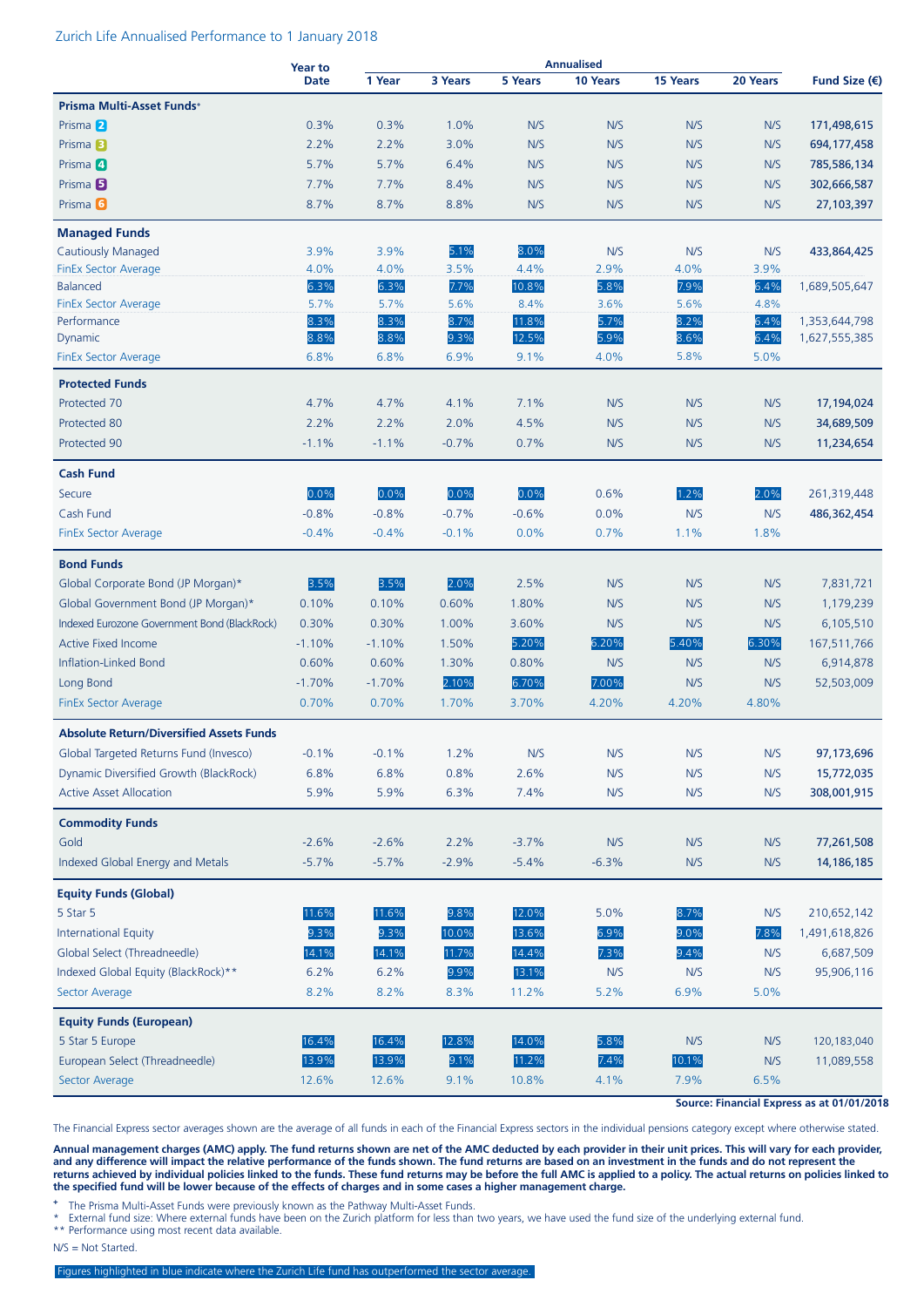|                                               | <b>Year to</b> | <b>Annualised</b> |         |         |          |          |          |                        |
|-----------------------------------------------|----------------|-------------------|---------|---------|----------|----------|----------|------------------------|
|                                               | <b>Date</b>    | 1 Year            | 3 Years | 5 Years | 10 Years | 15 Years | 20 Years | Fund Size $(\epsilon)$ |
| <b>Equity Funds (Eurozone)</b>                |                |                   |         |         |          |          |          |                        |
| <b>Eurozone Equity</b>                        | 14.3%          | 14.3%             | 10.3%   | 11.9%   | 5.1%     | N/S      | N/S      | 88,523,445             |
| Indexed Eurozone Equity (BlackRock)           | 12.3%          | 12.3%             | 9.3%    | 10.3%   | N/S      | N/S      | N/S      | 8,721,721              |
| FinEx Sector Average                          | 13.0%          | 13.0%             | 8.9%    | 10.6%   | 2.5%     | 6.6%     | 4.9%     |                        |
|                                               |                |                   |         |         |          |          |          |                        |
| <b>Equity Funds (Irish)</b>                   |                |                   |         |         |          |          |          |                        |
| <b>Irish Equity</b>                           | 8.7%           | 8.7%              | 14.3%   | 18.3%   | 3.1%     | N/S      | N/S      | 16,955,935             |
| Sector Average                                | 7.6%           | 7.6%              | 9.9%    | 15.1%   | 1.5%     | 5.1%     | 4.3%     |                        |
| <b>Equity Funds (American)</b>                |                |                   |         |         |          |          |          |                        |
| 5 Star 5 Americas                             | 2.1%           | 2.1%              | 9.2%    | 15.9%   | 8.4%     | N/S      | N/S      | 60,525,846             |
| American Select (Threadneedle)                | 6.3%           | 6.3%              | 11.2%   | 15.7%   | 9.6%     | 9.1%     | N/S      | 11,474,195             |
| Sector Average                                | 6.5%           | 6.5%              | 9.7%    | 15.8%   | 9.1%     | 8.0%     | 5.2%     |                        |
|                                               |                |                   |         |         |          |          |          |                        |
| <b>Equity Funds (Far East Asia)</b>           |                |                   |         |         |          |          |          |                        |
| 5 Star 5 Asia Pacific                         | 23.8%          | 23.8%             | 13.0%   | 10.1%   | 3.2%     | N/S      | N/S      | 83,011,784             |
| Asia Pacific Equity                           | 21.8%          | 21.8%             | 11.0%   | 8.9%    | N/S      | N/S      | N/S      | 9,817,268              |
| Sector Average                                | 17.7%          | 17.7%             | 7.5%    | 6.7%    | 4.2%     | 9.0%     | 7.3%     |                        |
|                                               |                |                   |         |         |          |          |          |                        |
| <b>Equity Funds (High Yield)</b>              |                |                   |         |         |          |          |          |                        |
| Dividend Growth                               | 3.1%           | 3.1%              | 8.7%    | 12.7%   | 7.1%     | N/S      | N/S      | 231,827,149            |
| FinEx Sector Average                          | 8.2%           | 8.2%              | 8.3%    | 11.2%   | 5.2%     | 6.9%     | 5.0%     |                        |
| <b>Equity Funds (Emerging Market)</b>         |                |                   |         |         |          |          |          |                        |
| Emerging Markets Opportunities (JP Morgan)    | 28.6%          | 28.6%             | 10.1%   | N/S     | N/S      | N/S      | N/S      | 5,093,575              |
| Sector Average                                | 20.4%          | 20.4%             | 7.6%    | 5.7%    | 2.0%     | 8.7%     | N/S      |                        |
|                                               |                |                   |         |         |          |          |          |                        |
| <b>Equity Funds (Specialist)</b>              |                |                   |         |         |          |          |          |                        |
| Indexed Top Tech 100                          | 15.9%          | 15.9%             | 15.6%   | 22.0%   | 14.4%    | 12.3%    | N/S      | 46,622,094             |
| Sector Average                                | 4.9%           | 4.9%              | 3.6%    | 5.0%    | 0.8%     | 4.5%     | 3.2%     |                        |
|                                               |                |                   |         |         |          |          |          |                        |
| <b>Property Funds</b><br><b>Fund of REITs</b> | 19.5%          | 19.5%             | 10.7%   | N/S     | N/S      | N/S      | N/S      |                        |
| Indexed European (Ex-UK) Property             |                |                   |         |         |          |          | N/S      | 20,305,161             |
|                                               | 14.4%          | 14.4%             | 11.5%   | 11.6%   | 7.1%     | N/S      |          | 66,219,810             |
| Indexed Australasia Property                  | 3.5%           | 3.5%              | 5.6%    | 5.9%    | 3.2%     | N/S      | N/S      | 47,379,836             |
| Sector Average                                | 5.5%           | 5.5%              | 5.8%    | 7.2%    | $-1.4%$  | 2.9%     | 6.1%     |                        |
| <b>Funds Closed to New Business</b>           |                |                   |         |         |          |          |          |                        |
| Indexed Eurozone Property                     | 17.2%          | 17.2%             | 12.1%   | 11.6%   | 5.2%     | N/S      | N/S      | 20,999,947             |
| Indexed India Equity                          | 20.4%          | 20.4%             | 7.2%    | 8.8%    | 0.6%     | N/S      | N/S      | 11,481,704             |
| Income Opportunity (JP Morgan)                | 0.7%           | 0.7%              | 1.1%    | 0.9%    | N/S      | N/S      | N/S      | 7,248,330 *            |
| <b>Diversified Assets</b>                     | 3.1%           | 3.1%              | 4.1%    | 5.5%    | 3.7%     | N/S      | N/S      | 13,052,133             |
| Earth Resources                               | $-0.2%$        | $-0.2%$           | $-4.1%$ | $-3.4%$ | $-5.6%$  | N/S      | N/S      | 5,097,853              |
| <b>Green Resources</b>                        | 19.2%          | 19.2%             | 2.5%    | 9.4%    | N/S      | N/S      | N/S      | 4,024,098              |
| Small Cap Europe (Pictet)                     | 18.5%          | 18.5%             | 14.4%   | N/S     | N/S      | N/S      | N/S      | 2,375,192              |

**Warning: Past performance is not a reliable guide to future performance. Warning: The value of your investment may go down as well as up. Warning: Benefits may be affected by changes in currency exchange rates. Warning: If you invest in this fund you may lose some or all of the money you invest.**